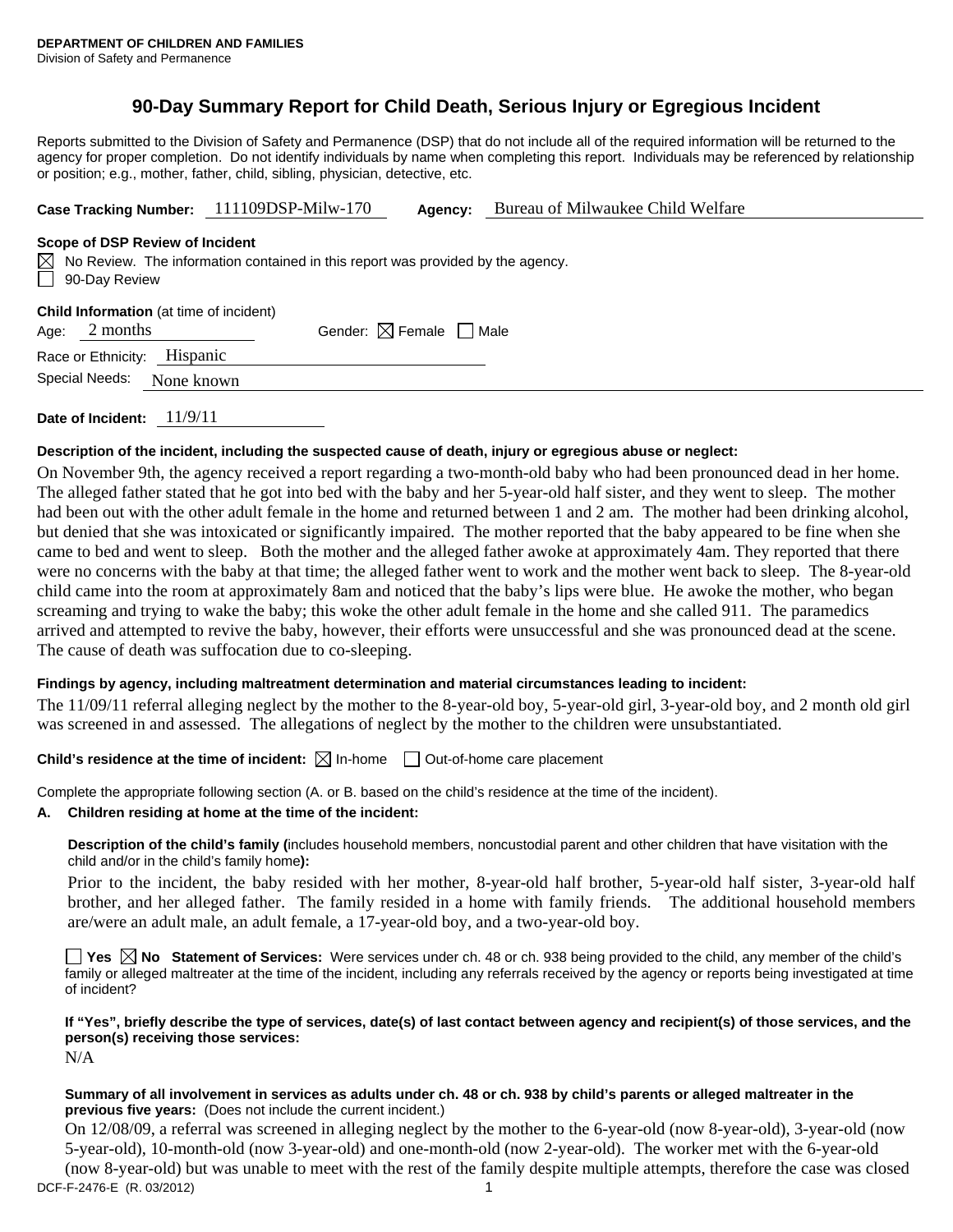as unable to locate.

A referral alleging neglect by the mother to the 6-year old (now 8-year-old), 3-year-old (now 5-year-old), 10 month old (now 3-year-old) and one month old (now 2-year-old) was screened in on 10/02/09. A referral alleging sexual abuse to the 6-year old (now 8-year-old) and 3-year-old (now 5-year-old) by a family friend was screened in on 10/08/08. The referrals were assessed together and unsubstantiated as there was no evidence of maltreatment.

A Service Report requesting a court ordered home study of a family friend petitioning for private guardianship of the onemonth-old baby (now 2-year-old) was screened in on 10/2/09. The petition was not granted, as the family friend's significant other is the child's adjudicated father and assists in the child's care.

In 2008, there were three screened in allegations:

• 3/24/08 Neglect by the mother to her 4-year-old son (now 8-year-old), 1-year-old daughter (now 5-year-old), and one month old son (now 3-year-old) and sexual abuse to the 1-year-old daughter (now 5-year-old) by the mother's boyfriend.

• 4/02/08 Neglect by the mother to her 4-year-old son (now 8-year-old), 1-year-old daughter (now 5-year-old), and one month old son (now 3-year-old).

• 4/24/08 Sexual abuse to the 4-year-old son (now 8-year-old) and 1-year-old daughter (now 5-year-old) by the mother's boyfriend.

• The referrals were assessed together and unsubstantiated. The family worked with Safety Services from December 2007 until August 2008, at which time the case was successfully closed.

On 2/06/08, a referral was screened in alleging neglect by the mother to her 4-year-old son (now 8-year-old) and 1-year-old daughter (now 5-year-old). The referral was assessed and unsubstantiated. The mother had not been in contact with the Safety Services Case Manager due to giving birth to her third child. The mother made contact with the assigned case manager and continued to cooperate with Safety Services.

A 12/27/07 referral alleging neglect by the mother to her 4-year-old son (now 8-year-old) and 1-year-old daughter (now 5 year-old) was screened in, assessed and unsubstantiated. The family worked with Safety Services from December 2007 until August 2008, at which time the case was successfully closed.

#### **Summary of actions taken by the agency under ch. 48, including any investigation of a report or referrals to services involving the child, any member of the child's family living in this household and the child's parents and alleged maltreater at the age of 18 years or older.** (Does not include the current incident.)

(Note: Screened out reports listed in this section may include only the date of the report, screening decision, and if a referral to services occurred at Access. Reports that do not constitute a reasonable belief of maltreatment or threatened harm may not be screened in for an initial assessment, and no further action is required by the agency.)

See previous section.

### **Summary of any investigation involving the child, any member of the child's family and alleged maltreater conducted under ch. 48 or ch. 938 and any services provided to the child and child's family since the date of the incident:**

The agency screened in, assessed, and unsubstantiated the allegations of neglect by the mother to the children. The case was closed and the family was provided with bereavement resources.

## **B. Children residing in out-of-home (OHC) placement at time of incident:**

**Description of the OHC placement and basis for decision to place child there:** 

## **Description of all other persons residing in the OHC placement home:**

**Licensing history:** Including type of license, duration of license, summary of any violations by licensee or an employee of licensee that constitutes a substantial failure to protect and promote the welfare of the child.

## **Summary of any actions taken by agency in response to the incident:** (Check all that apply.)

 $\boxtimes$ 

Screening of Access report Attempted or successful reunification